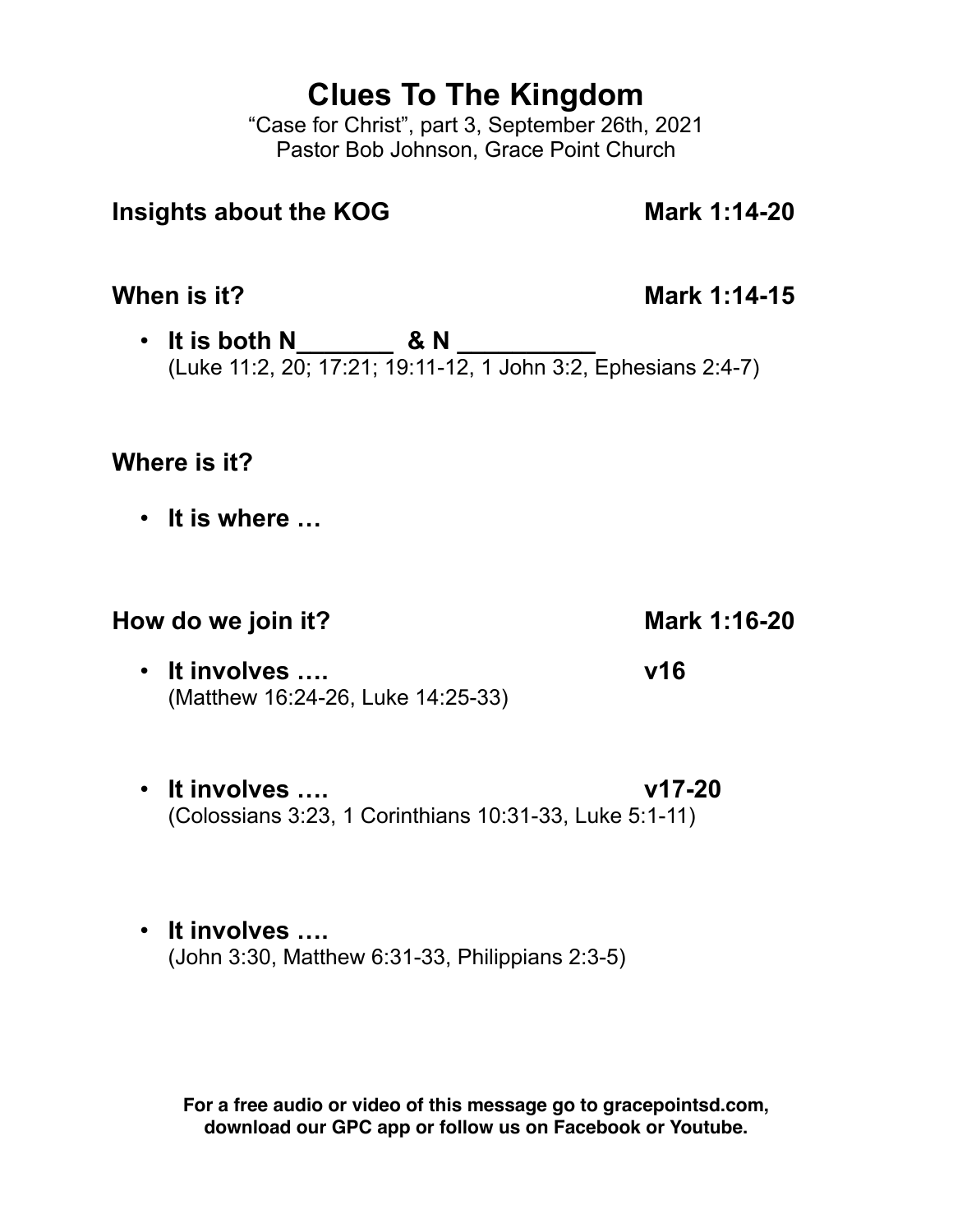# **This Week's Discussion Guide:**

Welcome to our third week of our 10 week study and discussion of the Gospel of Mark. Our last week meeting will be the week of Sunday, November 14th (the week before Thanksgiving :).

At GPC, we are big on small groups :). May our church family grow warmer together as we meet in small groups to develop friendships and encourage each other as we learn to walk with Jesus and apply God's truths to our everyday lives.

# **Getting Started:**

Last Sunday morning, we read how the Kingdom of God is both 'now' and 'not yet'. Speaking of looking forward to something that is 'not yet', when you were younger, what do you remember really … really … looking forward to … and then it finally arrived or you finally experienced it.

What was it? Did it finally meet your expectations or exceed your expectations or not live up to what you had hoped?

And … in light of reflecting on the Kingdom of God, if you were 'king or queen for a day' … or let's say a week … what would you like to do or experience?

Lastly, before we move into our discussion of Mark 1:14-20, Bob shared that one way we 'join the Kingdom of God' involves leaving what God prompts us to let go of.

Speaking of leaving, what or who have you had to 'leave' in your past that was difficult?

What was that experience so hard? What have you learned from it?

# **Looking back to last Sunday:**

Looking back at your notes from last Sunday, was there anything you heard for the first time or that caught your attention, encouraged you, challenged you or confused you?

Bob shared that the two sets of brothers (Peter/Andrew and James/John) had previous interactions with Jesus. These earlier experiences helped prepare them to respond to their 'life-changing invitation' found in Mark 1:16-20 to make a career change and follow Jesus as 'leaders in training'.

Can you think of one or two significant earlier encounters you had as a Christ follower that helped prepare you to trust Him when He later called you to follow Him in a more challenging way?